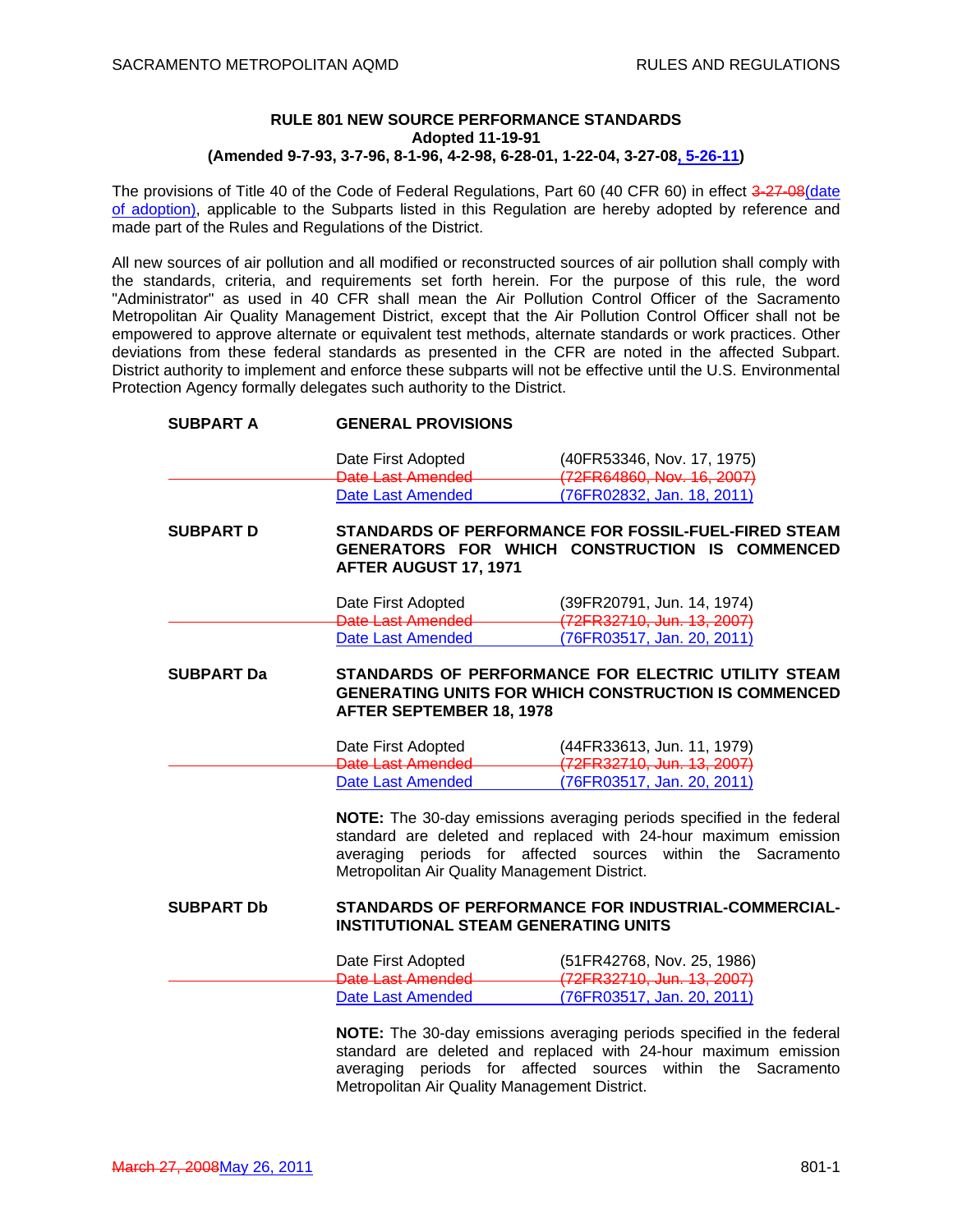| <b>SUBPART Dc</b> | <b>STANDARDS</b>                                                    | <b>OF PERFORMANCE FOR</b><br>SMALL INDUSTRIAL-<br><b>COMMERCIAL-INSTITUTIONAL STEAM GENERATING UNITS</b>                                                                                                                            |
|-------------------|---------------------------------------------------------------------|-------------------------------------------------------------------------------------------------------------------------------------------------------------------------------------------------------------------------------------|
|                   | Date First Adopted                                                  | (55FR37674, Sep. 12, 1990)                                                                                                                                                                                                          |
|                   | Date Last Amended                                                   | (72FR32710, Jun. 13, 2007)                                                                                                                                                                                                          |
|                   | Date Last Amended                                                   | (76FR03517, Jan. 20, 2011)                                                                                                                                                                                                          |
| <b>SUBPART E</b>  | <b>STANDARDS OF PERFORMANCE FOR INCINERATORS</b>                    |                                                                                                                                                                                                                                     |
|                   | Date First Adopted                                                  | (36FR24877, Dec. 23, 1971)                                                                                                                                                                                                          |
|                   | Date Last Amended                                                   | (71FR27324, May 10, 2006)                                                                                                                                                                                                           |
| <b>SUBPART Ea</b> | STANDARDS OF<br>1994                                                | <b>PERFORMANCE</b><br><b>FOR</b><br><b>MUNICIPAL</b><br><b>WASTE</b><br>COMBUSTORS FOR WHICH CONSTRUCTION IS COMMENCED<br>AFTER DECEMBER 20, 1989 AND ON OR BEFORE SEPTEMBER 20,                                                    |
|                   | Date First Adopted<br>Date Last Amended                             | (56FR5488, Feb. 11, 1991)<br>(65FR61753, Oct. 17, 2000)                                                                                                                                                                             |
| <b>SUBPART Eb</b> | <b>FOR WHICH</b><br><b>COMMENCED AFTER JUNE 19, 1996</b>            | STANDARDS OF PERFORMANCE AND EMISSIONS GUIDELINES<br>FOR LARGE MUNICIPAL WASTE COMBUSTORS FOR WHICH<br><b>CONSTRUCTION IS COMMENCED AFTER SEPTEMBER 20, 1994 OR</b><br><b>MODIFICATION OR</b><br><b>RECONSTRUCTION</b><br><b>IS</b> |
|                   | Date First Adopted                                                  | (60FR65387, Dec. 19, 1995)                                                                                                                                                                                                          |
|                   | Date Last Amended                                                   | (71FR27324, May 10, 2006)                                                                                                                                                                                                           |
|                   |                                                                     |                                                                                                                                                                                                                                     |
| <b>SUBPART Ec</b> | <b>STANDARDS OF PERFORMANCE FOR</b>                                 | HOSPITAL/MEDICAL/INFECTIOUS WASTE INCINERATORS FOR                                                                                                                                                                                  |
|                   |                                                                     | <b>WHICH CONSTRUCTION IS COMMENCED AFTER JUNE 20, 1996</b>                                                                                                                                                                          |
|                   | Date First Adopted                                                  | (62FR48348, Sep. 15, 1997)                                                                                                                                                                                                          |
|                   | Date Last Amended                                                   | (65FR61753, Oct. 17, 2000)                                                                                                                                                                                                          |
| <b>SUBPART F</b>  | <b>Date Last Amended</b><br><b>STANDARDS</b><br>ΟF<br><b>PLANTS</b> | (74FR51368, Oct. 06, 2009)<br><b>PERFORMANCE</b><br><b>PORTLAND</b><br><b>FOR</b><br><b>CEMENT</b>                                                                                                                                  |
|                   | Date First Adopted                                                  | (36FR24877, Dec. 23, 1971)                                                                                                                                                                                                          |
|                   | Date Last Amended<br><b>Date Last Amended</b>                       | (65FR61753, Oct. 17, 2000)<br>(75FR54970, Sep. 09, 2010)                                                                                                                                                                            |
| <b>SUBPART G</b>  |                                                                     | <b>STANDARDS OF PERFORMANCE FOR NITRIC ACID PLANTS</b>                                                                                                                                                                              |
|                   | Date First Adopted<br>Date Last Amended                             | (39FR20794, Jun. 14, 1974)<br>(54FR6666, Feb. 14, 1989)                                                                                                                                                                             |
| <b>SUBPART H</b>  |                                                                     | STANDARDS OF PERFORMANCE FOR SULFURIC ACID PLANTS                                                                                                                                                                                   |
|                   | Date First Adopted<br>Date Last Amended                             | (39FR20794, Jun. 14, 1974)<br>(65FR61753, Oct. 17, 2000)                                                                                                                                                                            |
| <b>SUBPART I</b>  | <b>STANDARDS</b><br>OF<br><b>FACILITIES</b>                         | PERFORMANCE FOR HOT<br><b>MIX</b><br><b>ASPHALT</b>                                                                                                                                                                                 |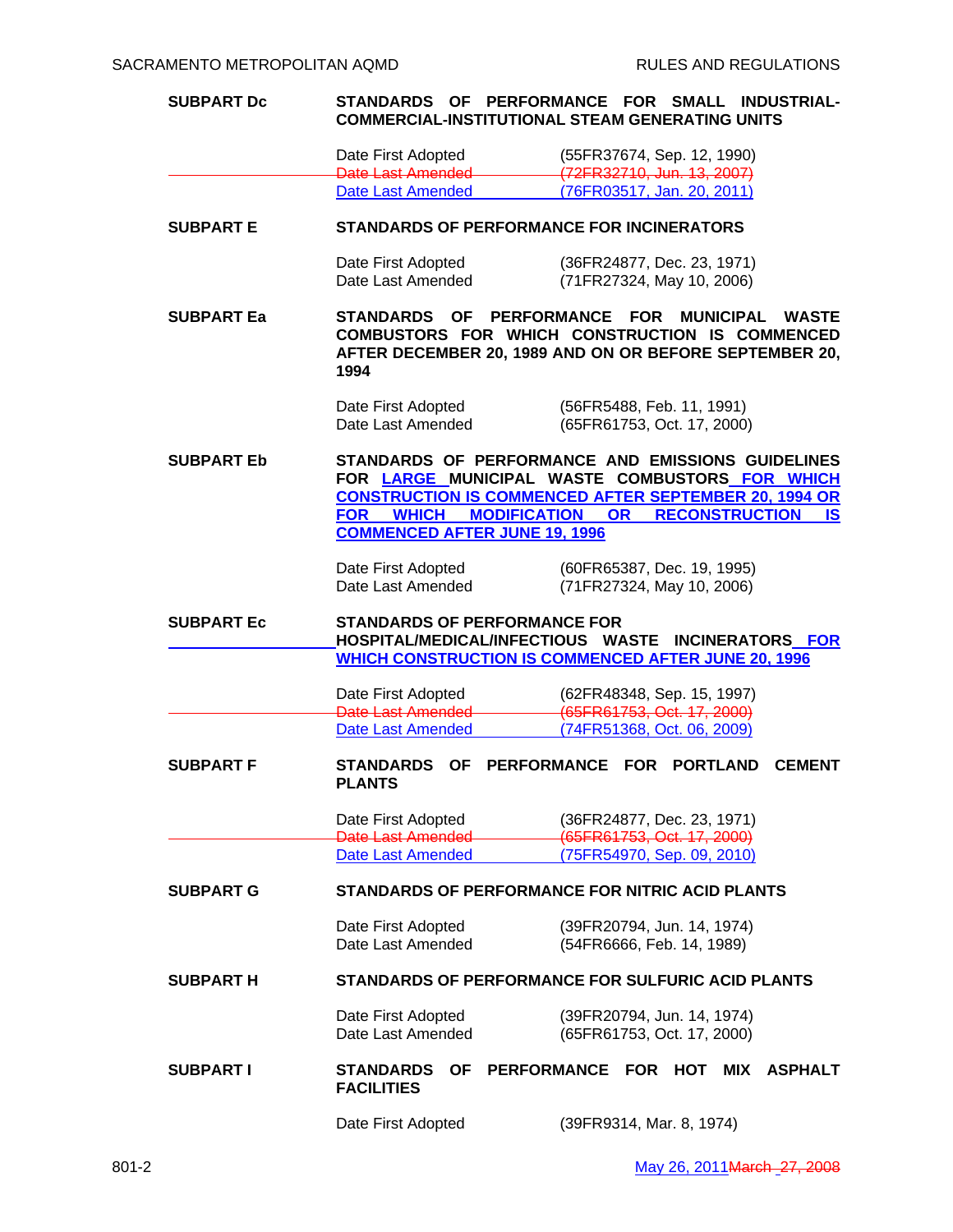|                   | Date Last Amended                                                                                                                                                                                                                            | (54FR6667, Feb. 14, 1989)                                                                                                                                                        |
|-------------------|----------------------------------------------------------------------------------------------------------------------------------------------------------------------------------------------------------------------------------------------|----------------------------------------------------------------------------------------------------------------------------------------------------------------------------------|
| <b>SUBPART J</b>  |                                                                                                                                                                                                                                              | <b>STANDARDS OF PERFORMANCE FOR PETROLEUM REFINERIES</b>                                                                                                                         |
|                   | Date First Adopted<br>Date Last Amended                                                                                                                                                                                                      | (39FR9315, Mar. 8, 1974)<br>(71FR55119, Sep. 21, 2006)                                                                                                                           |
|                   | Date Last Amended                                                                                                                                                                                                                            | (73FR35838, Jun 24, 2008)                                                                                                                                                        |
| <b>SUBPART Ja</b> | <b>CONSTRUCTION,</b><br><b>FOR</b><br><b>WHICH</b><br><b>MODIFICATION COMMENCED AFTER MAY 14, 2007</b>                                                                                                                                       | STANDARDS OF PERFORMANCE FOR PETROLEUM REFINERIES<br><b>RECONSTRUCTION,</b><br><b>OR</b>                                                                                         |
|                   | Date First Adopted<br><b>Date Last Amended</b>                                                                                                                                                                                               | (73FR35867, Jun. 24, 2008)<br>(76FR10524, Feb 25, 2011)                                                                                                                          |
|                   |                                                                                                                                                                                                                                              |                                                                                                                                                                                  |
| <b>SUBPART K</b>  | <b>PETROLEUM</b><br><b>LIQUIDS</b><br>JUNE 11, 1973, AND PRIOR TO MAY 19, 1978-                                                                                                                                                              | STANDARDS OF PERFORMANCE FOR STORAGE VESSELS FOR<br><b>FOR</b><br><b>WHICH</b><br><b>CONSTRUCTION.</b><br>RECONSTRUCTION, OR MODIFICATION COMMENCED<br><b>AFTER</b>              |
|                   | Date First Adopted<br>Date Last Amended                                                                                                                                                                                                      | (39FR9317, Mar. 8, 1974)<br>(65FR61755, Oct. 17, 2000)                                                                                                                           |
| <b>SUBPART Ka</b> | STANDARDS OF PERFORMANCE FOR STORAGE VESSELS FOR<br><b>WHICH</b><br><b>PETROLEUM</b><br><b>LIQUIDS</b><br><b>FOR</b><br><b>CONSTRUCTION,</b><br>RECONSTRUCTION, OR MODIFICATION COMMENCED AFTER MAY<br>18, 1978, AND PRIOR TO JULY 23, 1984. |                                                                                                                                                                                  |
|                   | Date First Adopted<br>Date Last Amended                                                                                                                                                                                                      | (45FR23379, Apr. 4, 1980)<br>(65FR78275, Dec. 14, 2000)                                                                                                                          |
| <b>SUBPART Kb</b> | MODIFICATION COMMENCED AFTER JULJULY 23, 1984                                                                                                                                                                                                | <b>STANDARDS OF PERFORMANCE FOR VOLATILE ORGANIC LIQUID</b><br>STORAGE VESSELS (INCLUDING PETROLEUM LIQUID STORAGE<br><b>VESSELS) FOR WHICH CONSTRUCTION, RECONSTRUCTION, OR</b> |
|                   | Date First Adopted<br>Date Last Amended                                                                                                                                                                                                      | (52FR11420, Apr. 8, 1987)<br>(68FR59333, Oct. 15, 2003)                                                                                                                          |
|                   | of Subpart Kb.                                                                                                                                                                                                                               | NOTE: Any violation of provision 60.113.b, testing procedures,<br>determined by the Air Pollution Control Officer, shall constitute a violation                                  |
| <b>SUBPART L</b>  | <b>STANDARDS</b><br><b>SMELTERS</b>                                                                                                                                                                                                          | OF PERFORMANCE FOR<br>SECONDARY LEAD                                                                                                                                             |
|                   | Date First Adopted<br>Date Last Amended                                                                                                                                                                                                      | (39FR9317, Mar. 8, 1974)<br>(65FR61756, Oct. 17, 2000)                                                                                                                           |
| <b>SUBPART M</b>  | <b>BRONZE PRODUCTION PLANTS</b>                                                                                                                                                                                                              | STANDARDS OF PERFORMANCE FOR SECONDARY BRASS AND                                                                                                                                 |
|                   | Date First Adopted<br>Date Last Amended                                                                                                                                                                                                      | (39FR9318, Mar. 8, 1974)<br>(65FR61756, Oct. 17, 2000)                                                                                                                           |
| <b>SUBPART N</b>  | <b>BASIC</b><br><b>OXYGEN</b>                                                                                                                                                                                                                | <b>STANDARDS OF PERFORMANCE FOR PRIMARY EMISSIONS FROM</b><br><b>PROCESS</b><br><b>FURNACES</b><br><b>FOR</b><br><b>WHICH</b>                                                    |

**CONSTRUCTION IS COMMENCED AFTER JUNE 11, 1973**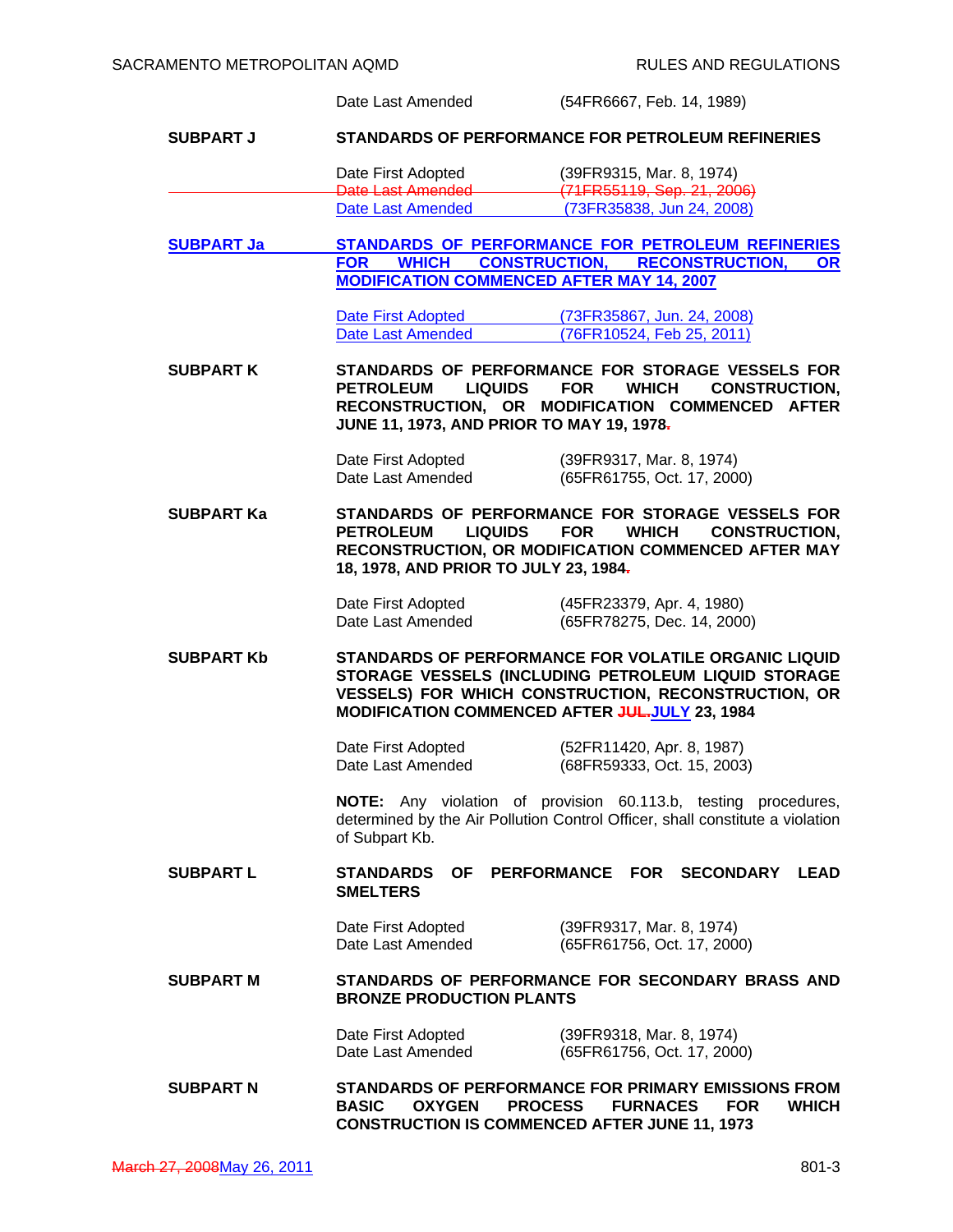| Date First Adopted | (39FR9318, Mar. 8, 1974)   |
|--------------------|----------------------------|
| Date Last Amended  | (65FR61756, Oct. 17, 2000) |

**SUBPART Na STANDARDS OF PERFORMANCE FOR SECONDARY EMISSIONS FROM BASIC OXYGEN PROCESS STEELMAKING FACILITIES FOR WHICH CONSTRUCTION IS COMMENCED AFTER JANUARY 20, 1983** 

 Date First Adopted (51FR161, Jan. 2, 1986) Date Last Amended (65FR61756, Oct. 17, 2000)

**SUBPART O STANDARDS OF PERFORMANCE FOR SEWAGE TREATMENT PLANTS** 

 Date First Adopted (39FR9319, Mar. 8, 1974) Date Last Amended (65FR61756, Oct. 17, 2000)

**SUBPART P STANDARDS OF PERFORMANCE FOR PRIMARY COPPER SMELTERS** 

 Date First Adopted (41FR2338, Jan. 15, 1976) Date Last Amended (65FR61756, Oct. 17, 2000)

#### **SUBPART Q STANDARDS OF PERFORMANCE FOR PRIMARY ZINC SMELTERS**

 Date First Adopted (41FR2340, Jan. 15, 1976) Date Last Amended (54FR6669, Feb. 14, 1989)

#### **SUBPART R STANDARDS OF PERFORMANCE FOR PRIMARY LEAD SMELTERS**

 Date First Adopted (41FR2340, Jan. 15, 1976) Date Last Amended (54FR6669, Feb. 14, 1989)

**SUBPART S STANDARDS OF PERFORMANCE FOR PRIMARY ALUMINUM REDUCTION PLANTS** 

> Date First Adopted (45FR44207, Jun. 30, 1980) Date Last Amended (65FR61757, Oct. 17, 2000)

**SUBPART T STANDARDS OF PERFORMANCE FOR THE PHOSPHATE FERTILIZER INDUSTRY: WET-PROCESS PHOSPHORIC ACID PLANTS** 

 Date First Adopted (40FR33154, Aug. 6, 1975) Date Last Amended (65FR61757, Oct. 17, 2000)

**SUBPART U STANDARDS OF PERFORMANCE FOR THE PHOSPHATE FERTILIZER INDUSTRY: SUPERPHOSPHORIC ACID PLANTS**

 Date First Adopted (40FR33155, Aug. 6, 1975) Date Last Amended (65FR61757, Oct. 17, 2000)

**SUBPART V STANDARDS OF PERFORMANCE FOR THE PHOSPHATE FERTILIZER INDUSTRY: DIAMMONIUM PHOSPHATE PLANTS** 

> Date First Adopted (40FR33155, Aug. 6, 1975) (65FR61757, Oct. 17, 2000)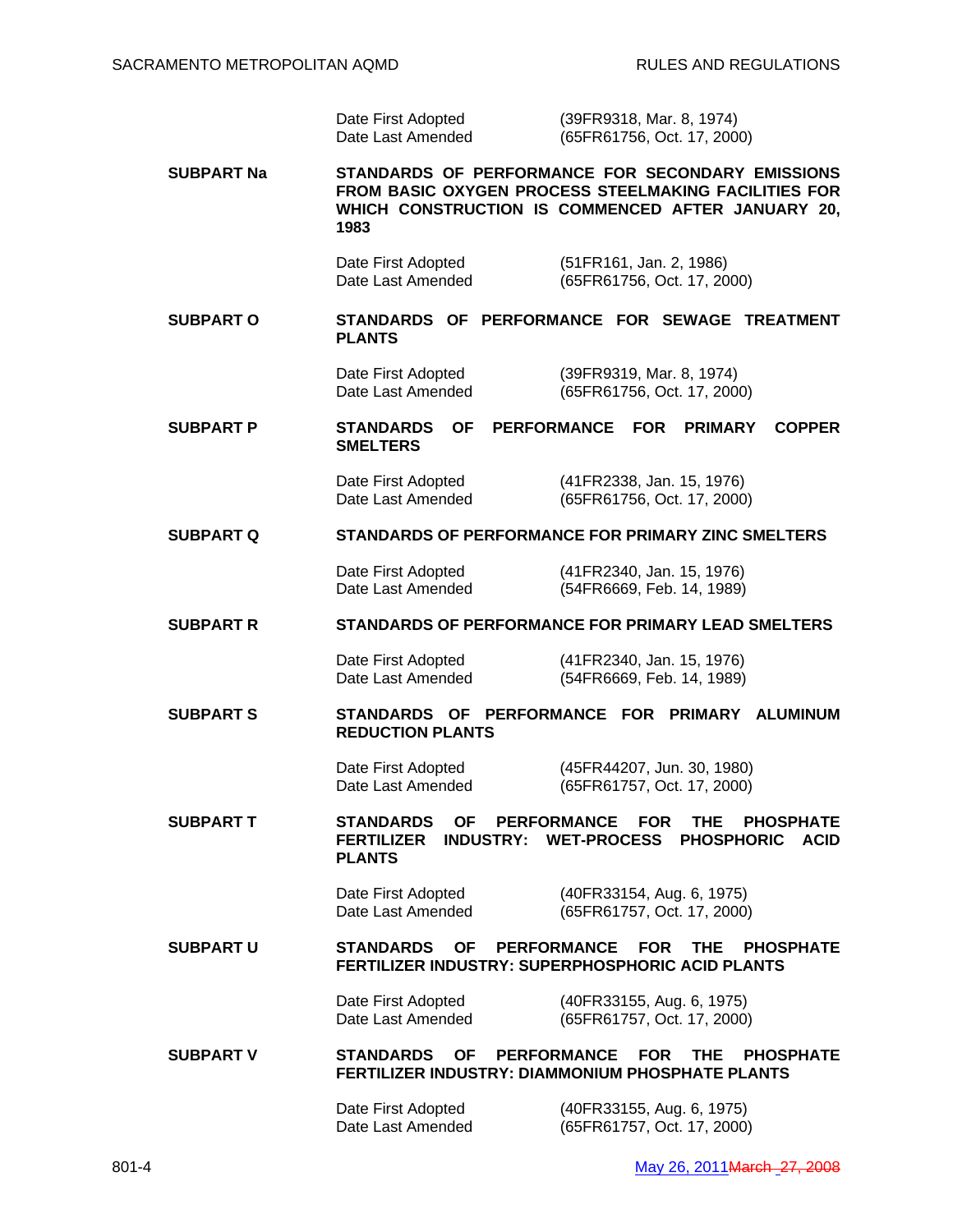# **SUBPART W STANDARDS OF PERFORMANCE FOR THE PHOSPHATE FERTILIZER INDUSTRY: TRIPLE SUPERPHOSPHATE PLANTS**

 Date First Adopted (40FR33156, Aug. 6, 1975) (65FR61757, Oct. 17, 2000)

## **SUBPART X STANDARDS OF PERFORMANCE FOR THE PHOSPHATE FERTILIZER INDUSTRY: GRANULAR TRIPLE SUPERPHOSPHATE STORAGE FACILITIES**

 Date First Adopted (40FR33156, Aug. 6, 1975) Date Last Amended (65FR61757, Oct. 17, 2000)

### **SUBPART Y STANDARDS OF PERFORMANCE FOR COAL PREPARATION AND PROCESSING PLANTS**

 Date First Adopted (41FR2234, Jan. 15, 1976) **Date Last Amended (65FR61757, Oct. 17, 2000)**<br>Date Last Amended (74FR51977, Oct. 08, 2009) (74FR51977, Oct. 08, 2009)

# **SUBPART Z STANDARDS OF PERFORMANCE FOR FERROALLOY PRODUCTION FACILITIES**

 Date First Adopted (41FR18501, May 4, 1976) Date Last Amended (65FR61758, Oct. 17, 2000)

**SUBPART AA STANDARDS OF PERFORMANCE FOR STEEL PLANTS: ELECTRIC ARC FURNACES CONSTRUCTED AFTER OCTOBER 21, 1974, AND ON OR BEFORE AUGUST 17, 1983** 

Date First Adopted (40FR43842, Sep. 23, 1975)<br>Date Last Amended (70FR8523, Feb. 22, 2005) (70FR8523, Feb. 22, 2005)

**SUBPART AAa STANDARDS OF PERFORMANCE FOR STEEL PLANTS: ELECTRIC ARC FURNACES AND ARGON-OXYGEN DECARBURIZATION VESSELS CONSTRUCTED AFTER AUGUST 17, 1983** 

> Date First Adopted (49FR43845, Oct. 31, 1984) Date Last Amended (70FR8523, Feb. 22, 2005)

# **SUBPART BB STANDARDS OF PERFORMANCE FOR KRAFT PULP MILLS**

 Date First Adopted (43FR7572, Feb. 23, 1978) (71FR55119, Sep. 21, 2006)

**SUBPART CC STANDARDS OF PERFORMANCE FOR GLASS MANUFACTURING PLANTS** 

> Date First Adopted (45FR66751, Oct. 7, 1980) Date Last Amended (65FR61759, Oct. 17, 2000)

# **SUBPART DD STANDARDS OF PERFORMANCE FOR GRAIN ELEVATORS**

 Date First Adopted (43FR34347, Aug. 3, 1978) (65FR61759, Oct. 17, 2000)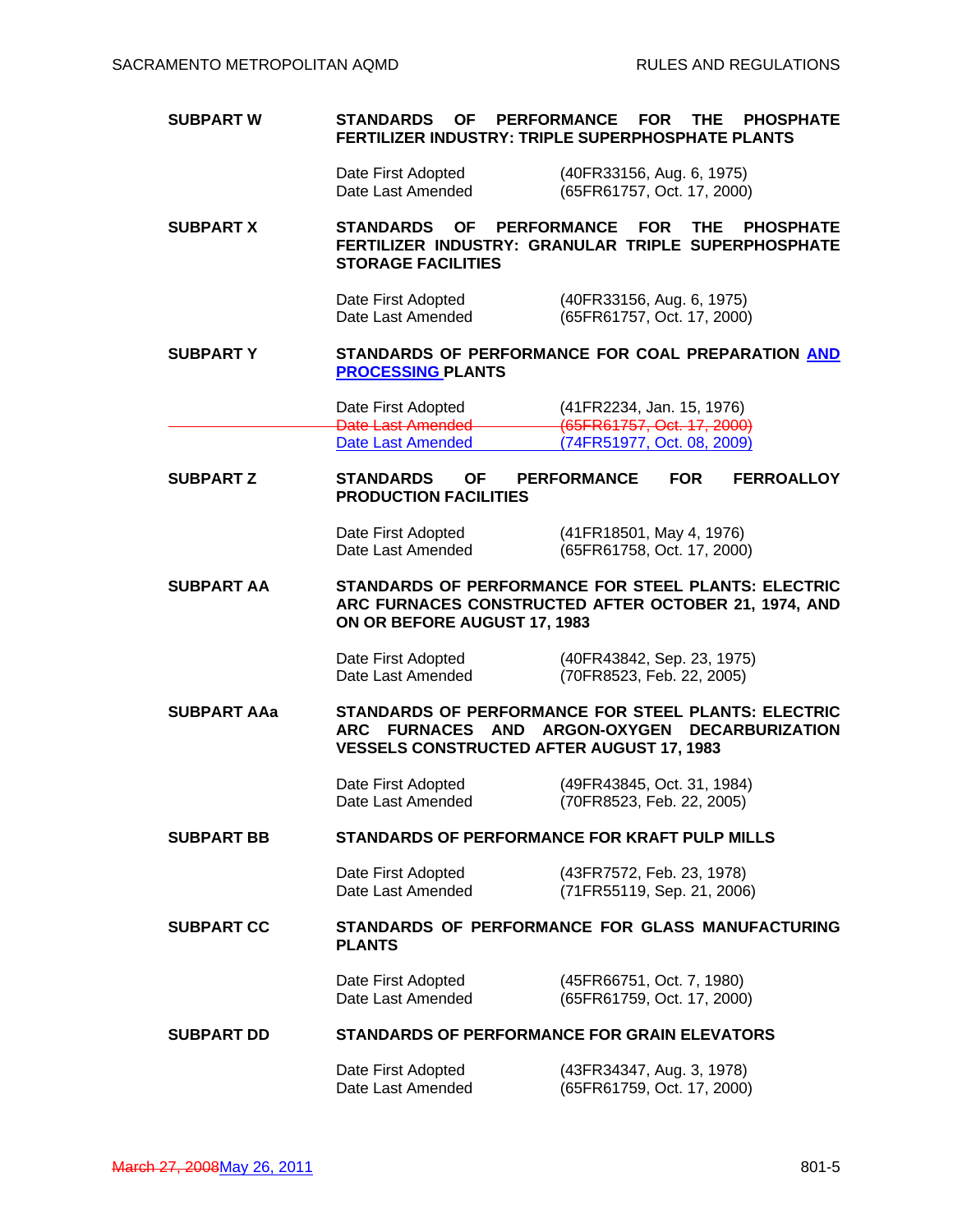### **SUBPART EE STANDARDS OF PERFORMANCE FOR SURFACE COATING OF METAL FURNITURE**

 Date First Adopted (47FR49287, Oct. 29, 1982) Date Last Amended (65FR61759, Oct. 17, 2000)

 **NOTE:** The 30-day emissions averaging periods specified in the federal standard are deleted and replaced with 24-hour maximum emission averaging periods for affected sources within the Sacramento Metropolitan Air Quality Management District.

#### **SUBPART GG STANDARDS OF PERFORMANCE FOR STATIONARY GAS TURBINES**

 Date First Adopted (44FR52798, Sep. 10, 1979) Date Last Amended (71FR9453, Feb. 24, 2006)

# **SUBPART HH STANDARDS OF PERFORMANCE FOR LIME MANUFACTURING PLANTS**

 Date First Adopted (43FR18080, Apr. 26, 1984) Date Last Amended (65FR61760, Oct. 17, 2000)

### **SUBPART KK STANDARDS OF PERFORMANCE FOR LEAD-ACID BATTERY MANUFACTURING PLANTS**

 Date First Adopted (47FR16573, Apr. 16, 1982) Date Last Amended (65FR61760, Oct. 17, 2000)

### **SUBPART LL STANDARDS OF PERFORMANCE FOR METALLIC MINERAL PROCESSING PLANTS**

 Date First Adopted (49FR6464, Feb. 21, 1984) Date Last Amended (65FR61760, Oct. 17, 2000)

#### **SUBPART MM STANDARDS OF PERFORMANCE FOR AUTOMOBILE AND LIGHT DUTY TRUCK SURFACE COATING OPERATIONS**

 Date First Adopted (45FR85415, Dec. 24, 1980) Date Last Amended (65FR61760, Oct. 17, 2000)

 **NOTE:** The 30-day emissions averaging periods specified in the federal standard are deleted and replaced with 24-hour maximum emission averaging periods for affected sources within the Sacramento Metropolitan Air Quality Management District.

#### **SUBPART NN STANDARDS OF PERFORMANCE FOR PHOSPHATE ROCK PLANTS**

 Date First Adopted (47FR16589, Apr. 16, 1982) Date Last Amended (65FR61760, Oct. 17, 2000)

### **SUBPART PP STANDARDS OF PERFORMANCE FOR AMMONIUM SULFATE MANUFACTURE**

 Date First Adopted (45FR74850, Nov. 12, 1980) Date Last Amended (65FR61760, Oct. 17, 2000)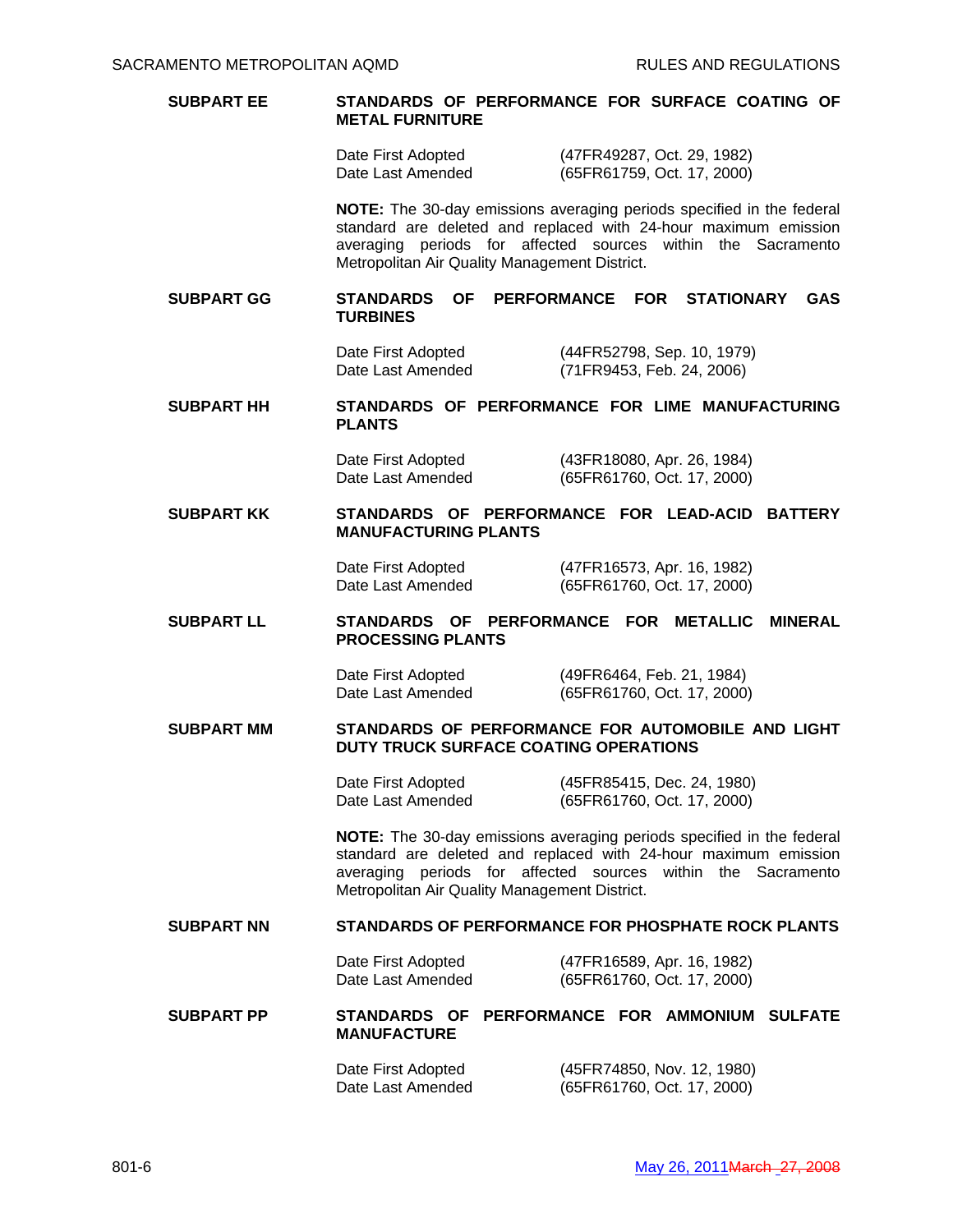### **SUBPART QQ STANDARDS OF PERFORMANCE FOR THE GRAPHIC ARTS INDUSTRY: PUBLICATION ROTOGRAVURE PRINTING**

 Date First Adopted (47FR50649, Nov. 8, 1982) Date Last Amended (65FR61761, Oct. 17, 2000)

 **NOTE:** The 30-day emissions averaging periods specified in the federal standard are deleted and replaced with 24-hour maximum emission averaging periods for affected sources within the Sacramento Metropolitan Air Quality Management District.

#### **SUBPART RR STANDARDS OF PERFORMANCE FOR PRESSURE SENSITIVE TAPE AND LABEL SURFACE COATING OPERATIONS**

 Date First Adopted (48FR48375, Oct. 18, 1983) Date Last Amended (65FR61761, Oct. 17, 2000)

 **NOTE:** The 30-day emissions averaging periods specified in the federal standard are deleted and replaced with 24-hour maximum emission averaging periods for affected sources within the Sacramento Metropolitan Air Quality Management District.

# **SUBPART SS STANDARDS OF PERFORMANCE FOR INDUSTRIAL SURFACE COATING: LARGE APPLIANCES**

 Date First Adopted (44FR47785, Oct. 27, 1982) Date Last Amended (65FR61761, Oct. 17, 2000)

 **NOTE:** The 30-day emissions averaging periods specified in the federal standard are deleted and replaced with 24-hour maximum emission averaging periods for affected sources within the Sacramento Metropolitan Air Quality Management District.

# **SUBPART TT STANDARDS OF PERFORMANCE FOR METAL COIL SURFACE COATING**

 Date First Adopted (47FR49612, Nov. 1, 1982) Date Last Amended (65FR61761, Oct. 17, 2000)

 **NOTE:** The 30-day emissions averaging periods specified in the federal standard are deleted and replaced with 24-hour maximum emission averaging periods for affected sources within the Sacramento Metropolitan Air Quality Management District.

#### **SUBPART UU STANDARDS OF PERFORMANCE FOR ASPHALT PROCESSING AND ASPHALT ROOFING MANUFACTURE**

| Date First Adopted | (47FR34143, Aug. 6, 1982)  |
|--------------------|----------------------------|
| Date Last Amended  | (65FR61762, Oct. 17, 2000) |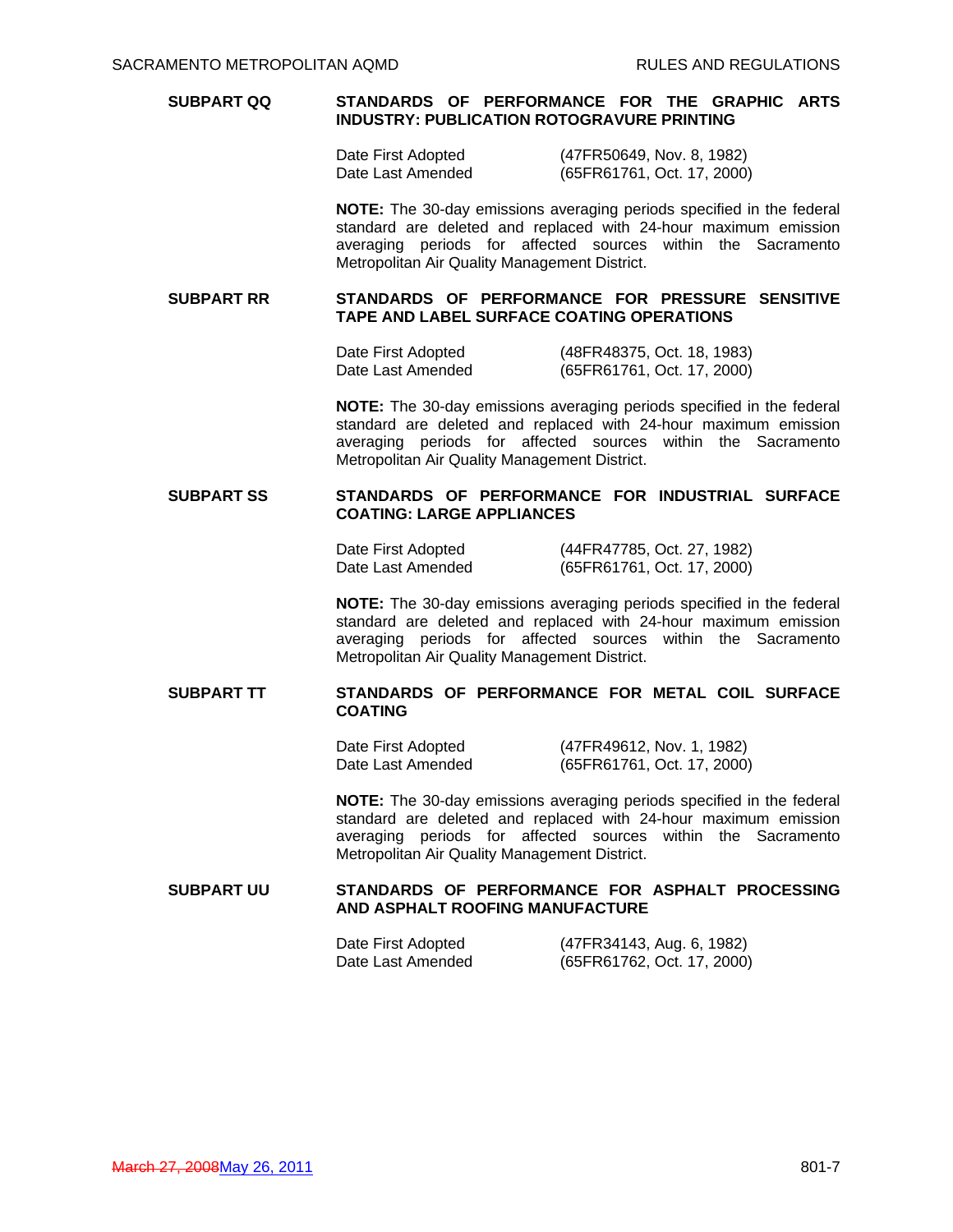**SUBPART VV STANDARDS OF PERFORMANCE FOR EQUIPMENT LEAKS OF VOC IN THE SYNTHETIC ORGANIC CHEMICALS MANUFACTURING INDUSTRY FOR WHICH CONSTRUCTION, RECONSTRUCTION OR MODIFICATION COMMENCED AFTER JANUARY 5, 1981, AND ON OR BEFORE NOVEMBER 7, 2006** 

| Date First Adopted                            | (48FR48335, Oct. 18, 1983)                                           |
|-----------------------------------------------|----------------------------------------------------------------------|
| Data Last Amondod<br><b>Dalo Laol Amondou</b> | $(722PRARA)$ Nov 18 $2007$<br><del>(121 KO4000, NOV. TO, 2007)</del> |
| Date Last Amended                             | (73FR31372, Jun. 02, 2008)                                           |

**SUBPART VVa STANDARDS OF PERFORMANCE FOR EQUIPMENT LEAKS OF VOC IN THE SYNTHETIC ORGANIC CHEMICALS MANUFACTURING INDUSTRY FOR WHICH CONSTRUCTION, RECONSTRUCTION OR MODIFICATION COMMENCED AFTER NOVEMBER 7, 2006** 

> Date First Adopted (72FR64860, Nov. 16, 2007) Date Last Amended (73FR31372, Jun. 02, 2008)

**SUBPART WW STANDARDS OF PERFORMANCE FOR THE BEVERAGE CAN SURFACE COATING INDUSTRY** 

> Date First Adopted (48FR38737, Aug. 25, 1983) Date Last Amended (65FR61763, Oct. 17, 2000)

 **NOTE:** The 30-day emissions averaging periods specified in the federal standard are deleted and replaced with 24-hour maximum emission averaging periods for affected sources within the Sacramento Metropolitan Air Quality Management District.

**SUBPART AAA STANDARDS OF PERFORMANCE FOR NEW RESIDENTIAL WOOD HEATERS**

> Date First Adopted (52FR5860, Feb. 26, 1988) Date Last Amended (65FR61764, Oct. 17, 2000)

**SUBPART BBB STANDARDS OF PERFORMANCE FOR THE RUBBER TIRE MANUFACTURING INDUSTRY** 

> Date First Adopted (52FR34868, Sep. 15, 1987) Date Last Amended (65FR61765, Oct. 17, 2000)

**SUBPART DDD STANDARDS OF PERFORMANCE FOR VOLATILE ORGANIC COMPOUND (VOC) EMISSIONS FROM THE POLYMER MANUFACTURING INDUSTRY** 

> Date First Adopted (55FR51010, Dec. 11, 1990) Date Last Amended (65FR78278, Dec. 14, 2000)

 **NOTE:** The 14-day rolling ethylene glycol concentration averaging periods specified in the federal standards are deleted and replaced with a daily concentration standard for affected facilities.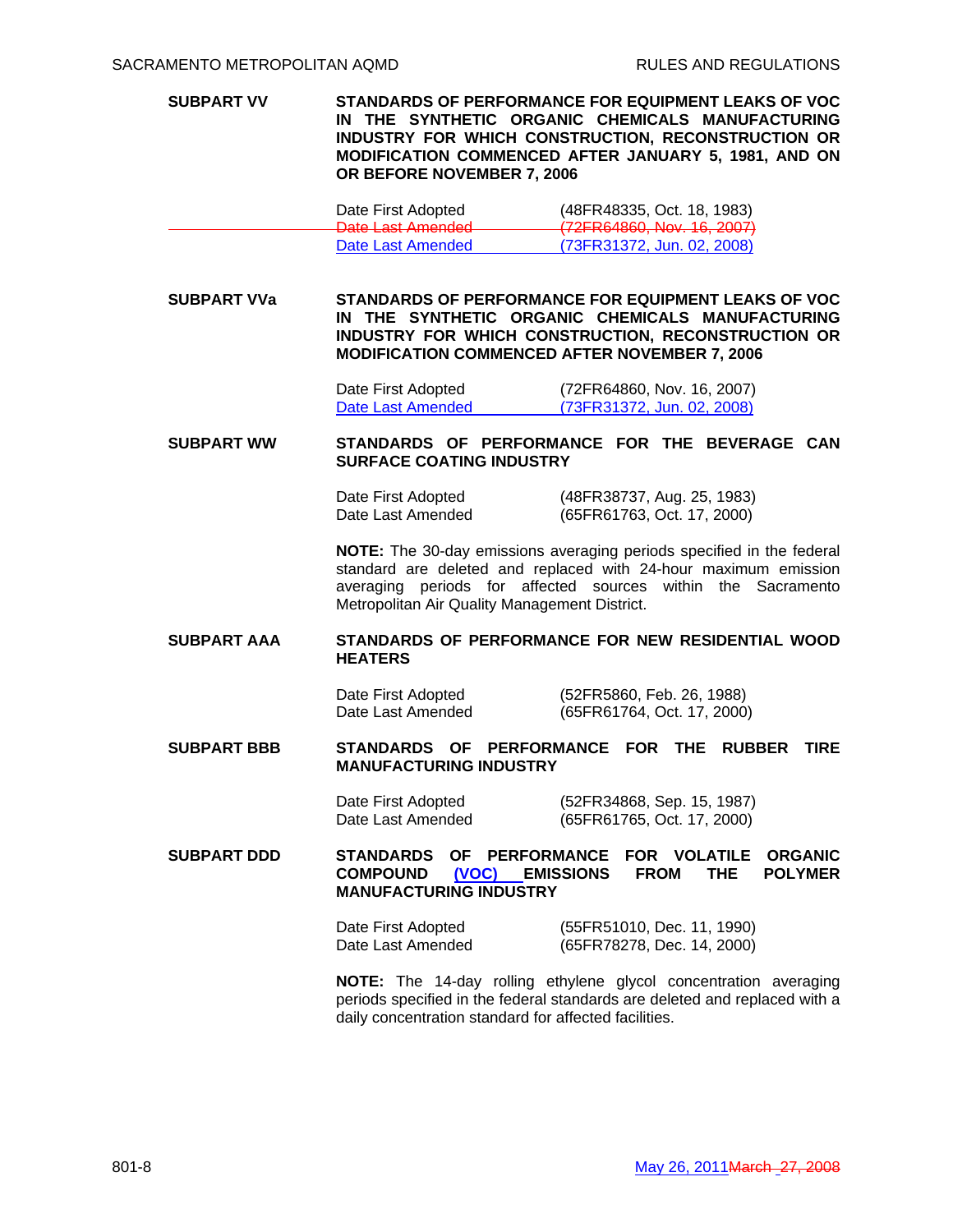### **SUBPART FFF STANDARDS OF PERFORMANCE FOR FLEXIBLE VINYL AND URETHANE COATING AND PRINTING**

| Date First Adopted | (49FR26892, Jun. 29, 1984) |
|--------------------|----------------------------|
| Date Last Amended  | (65FR61768, Oct. 17, 2000) |

 **NOTE:** The 30-day emissions averaging periods specified in the federal standard are deleted and replaced with 24-hour maximum emission averaging periods for affected sources within the Sacramento Metropolitan Air Quality Management District.

**SUBPART GGG STANDARDS OF PERFORMANCE FOR EQUIPMENT LEAKS OF VOC IN PETROLEUM REFINERIES FOR WHICH CONSTRUCTION, RECONSTRUCTION, OR MODIFICATION COMMENCED AFTER JANUARY 4, 1983, AND ON OR BEFORE NOVEMBER 7, 2006**

| Date First Adopted                  | (49FR22606, May 30, 1984)                                        |
|-------------------------------------|------------------------------------------------------------------|
| Data Last Amondod<br>рам нажителями | (72EDAARAN N <sub>0</sub> , 16.2007)<br>12110000, 1101. 10, 2001 |
| Date Last Amended                   | (73FR31372, Jun. 02, 2008)                                       |

**SUBPART GGGa STANDARDS OF PERFORMANCE FOR EQUIPMENT LEAKS OF VOC IN PETROLEUM REFINERIES FOR WHICH CONSTRUCTION, RECONSTRUCTION, OR MODIFICATION COMMENCED AFTER NOVEMBER 7, 2006** 

> Date First Adopted (72FR64860, Nov. 16, 2007) Date Last Amended (73FR31372, Jun. 02, 2008)

### **SUBPART HHH STANDARDS OF PERFORMANCE FOR SYNTHETIC FIBER PRODUCTION FACILITIES**

 Date First Adopted (49FR13651, Apr. 5, 1984) Date Last Amended (65FR61769, Oct. 17, 2000)

 **NOTE:** The six month rolling average basis specified in the federal standards is deleted and replaced with a 24 hour emission averaging periods for affected facilities.

**SUBPART III STANDARDS OF PERFORMANCE FOR VOLATILE ORGANIC COMPOUND (VOC) EMISSIONS FROM THE SYNTHETIC ORGANIC CHEMICAL MANUFACTURING INDUSTRY (SOCMI) AIR OXIDATION UNIT PROCESSES** 

> Date First Adopted (55FR26912 Jun. 29, 1990) Date Last Amended (65FR78278, Dec. 14, 2000)

**SUBPART JJJ STANDARDS OF PERFORMANCE FOR PETROLEUM DRY CLEANERS** 

> Date First Adopted (49FR37331, Sep. 21, 1984) Date Last Amended (65FR61773, Oct. 17, 2000)

 **NOTE:** The observation of a leak in excess of the requirements of the rule constitutes a violation of the rule. This provision added under Section 60.622.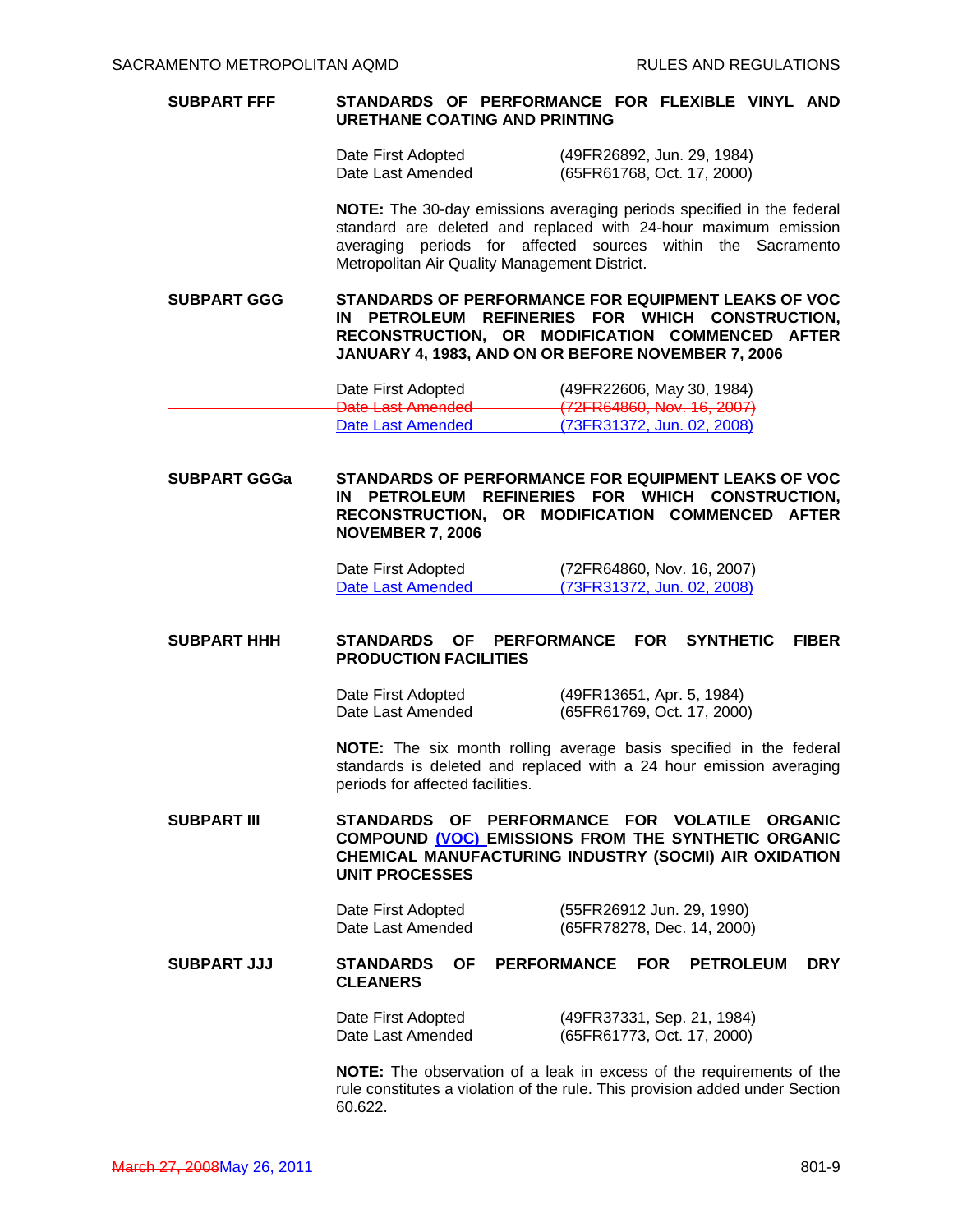### **SUBPART KKK STANDARDS OF PERFORMANCE FOR EQUIPMENT LEAKS OF VOC FROM ONSHORE NATURAL GAS PROCESSING PLANTS.**

 Date First Adopted (50FR26124, Jun. 24, 1985) Date Last Amended (65FR61773, Oct. 17, 2000)

#### **SUBPART LLL STANDARDS OF PERFORMANCE FOR ONSHORE NATURAL GAS PROCESSING:**; SO<sub>2</sub> EMISSIONS

| Date First Adopted | (50FR40160, Oct. 1, 1985)  |
|--------------------|----------------------------|
| Date Last Amended  | (65FR61774, Oct. 17, 2000) |

**SUBPART NNN STANDARDS OF PERFORMANCE FOR VOLATILE ORGANIC COMPOUND (VOC) EMISSIONS FROM SYNTHETIC ORGANIC CHEMICAL MANUFACTURING INDUSTRY (SOCMI) DISTILLATION OPERATIONS** 

 Date First Adopted (55FR26931, Jun. 29, 1990) Date Last Amended (65FR78279, Dec. 14, 2000) Date Last Amended

# **SUBPART OOO STANDARDS OF PERFORMANCE FOR NONMETALLIC MINERAL PROCESSING PLANTS**

| Date First Adopted                        | (51FR31337, Aug. 1, 1985)                                           |
|-------------------------------------------|---------------------------------------------------------------------|
| - Data Laet Amandad<br>рако наок линопоса | $(65FRR177R$ Oct 17 2000)<br><del>1001 KOH TO, OUI. H , 2000)</del> |
| Date Last Amended                         | (74FR19294, Apr. 28, 2009)                                          |

#### **SUBPART PPP STANDARDS OF PERFORMANCE FOR WOOL FIBERGLASS INSULATION MANUFACTURING PLANTS**

Date First Adopted (50FR7699, Feb. 25, 1985)<br>Date Last Amended (65FR61778, Oct. 17, 2000) (65FR61778, Oct. 17, 2000)

#### **SUBPART QQQ STANDARDS OF PERFORMANCE FOR VOC EMISSIONS FROM PETROLEUM REFINERYIES WASTE WATER SYSTEMS**

 Date First Adopted (53FR47616, Nov. 23, 1988) Date Last Amended (65FR61778, Oct. 17, 2000)

**SUBPART RRR STANDARDS OF PERFORMANCE FOR VOLATILE ORGANIC COMPOUND EMISSIONS FROM SYNTHETIC ORGANIC CHEMICAL MANUFACTURING INDUSTRY (SOCMI) REACTOR PROCESSES** 

> Date First Adopted (58FR45963, Aug. 31, 1993)<br>Date Last Amended (65FR78279, Dec. 14, 2000) (65FR78279, Dec. 14, 2000)

# SUBPART SSS **STANDARDS OF PERFORMANCE FOR MAGNETIC TAPE COATING FACILITIES**

 Date First Adopted (53FR38892, Oct. 3, 1988) Date Last Amended (64FR7467, Feb. 12, 1999)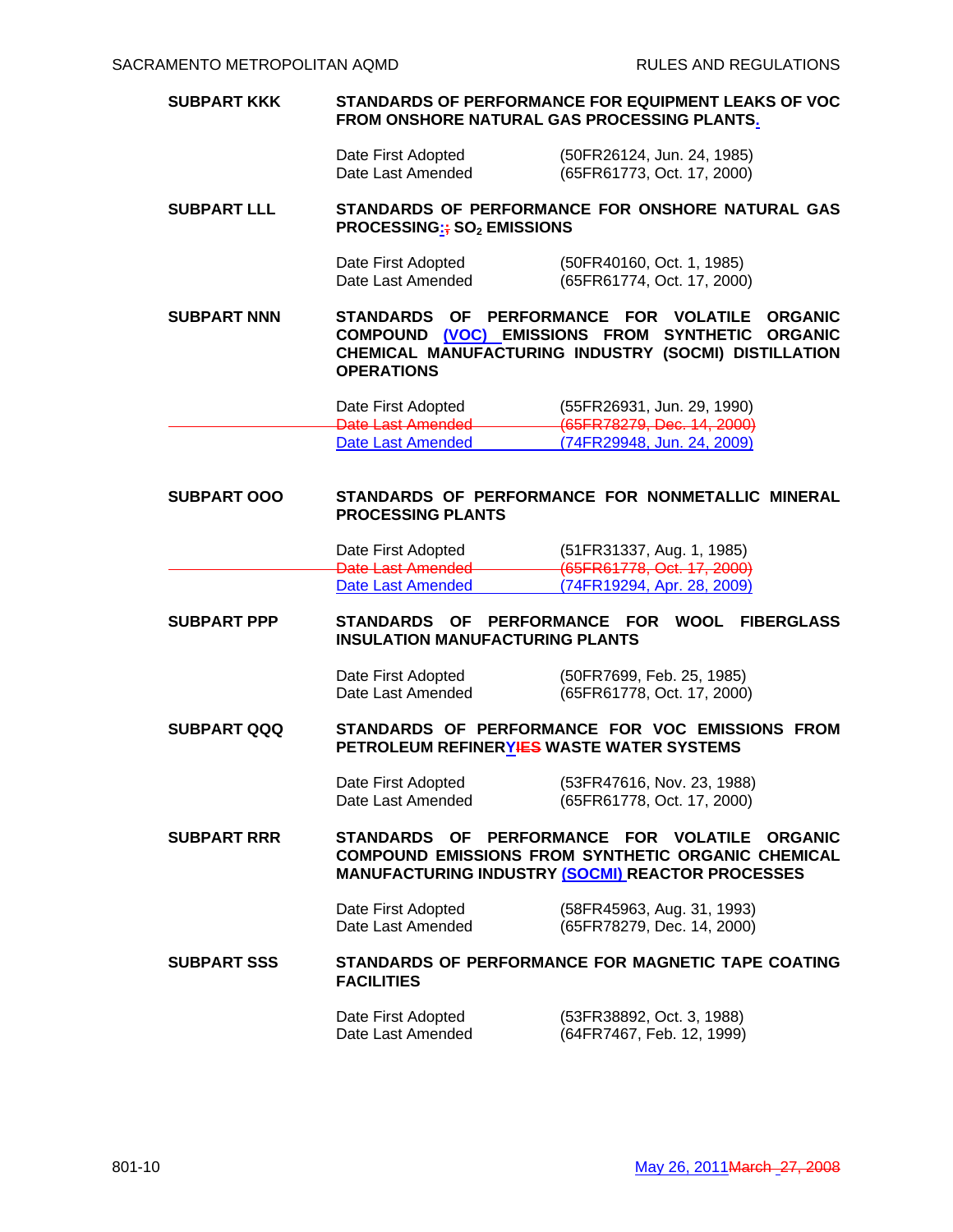# **SUBPART TTT STANDARDS OF PERFORMANCE FOR INDUSTRIAL SURFACE COATING; : SURFACE COATING OF PLASTIC PARTS FOR BUSINESS MACHINES**

 Date First Adopted (53FR2672, Jan. 29, 1988) Date Last Amended (65FR61778, Oct. 17, 2000)

### **SUBPART UUU STANDARDS OF PERFORMANCE FOR CALCINERS AND DRYERS IN MINERAL INDUSTRIES**

- Date First Adopted (57FR44496, Sep. 28, 1992)<br>Date Last Amended (65FR61778, Oct. 17, 2000) (65FR61778, Oct. 17, 2000)
- **SUBPART VVV STANDARDS OF PERFORMANCE FOR POLYMERIC COATING OF SUPPORTING SUBSTRATES FACILITIES**

Date First Adopted (53FR37534, Sep. 11, 1989)

### **SUBPART WWW STANDARDS OF PERFORMANCE FOR MUNICIPAL SOLID WASTE LANDFILLS**

 Date First Adopted (61FR9905, Mar. 12, 1996) Date Last Amended (71FR55119, Sep. 21, 2006)

**SUBPART AAAA STANDARDS OF PERFORMANCE FOR SMALL MUNICIPAL WASTE COMBUSTION UNITS FOR WHICH CONSTRUCTION IS COMMENCED AFTER AUGUST 30, 1999 OR FOR WHICH MODIFICATION OR RECONSTRUCTION IS COMMENCED AFTER JUNE 6, 2001** 

Date First Adopted (65FR76355, Dec. 6, 2000)

**SUBPART CCCC STANDARDS OF PERFORMANCE FOR COMMERCIAL AND INDUSTRIAL SOLID WASTE INCINERATION UNITS FOR WHICH CONSTRUCTION IS COMMENCED AFTER NOVEMBER 30, 1999 OR FOR WHICH MODIFICATION OR RECONSTRUCTION IS COMMENCED ON OR AFTER JUNE 1, 2001** 

> Date First Adopted (65FR75350, Dec. 1, 2000) Date Last Amended (70FR55568, Sep. 22, 2005)

**SUBPART EEEE STANDARDS OF PERFORMANCE FOR OTHER SOLID WASTE INCINERATION UNITS FOR WHICH CONSTRUCTION IS COMMENCED AFTER DECEMBER 9, 2004, OR FOR WHICH MODIFICATION OR RECONSTRUCTION IS COMMENCED ON OR AFTER JUNE 16, 2006** 

> Date First Adopted (70FR74870, Dec. 16, 2005) (71FR67802, Nov. 24, 2006)

### **SUBPART IIII STANDARDS OF PERFORMANCE FOR STATIONARY COMPRESSION IGNITION INTERNAL COMBUSTION ENGINES**

Date First Adopted (71FR39154, Jul. 11, 2006)